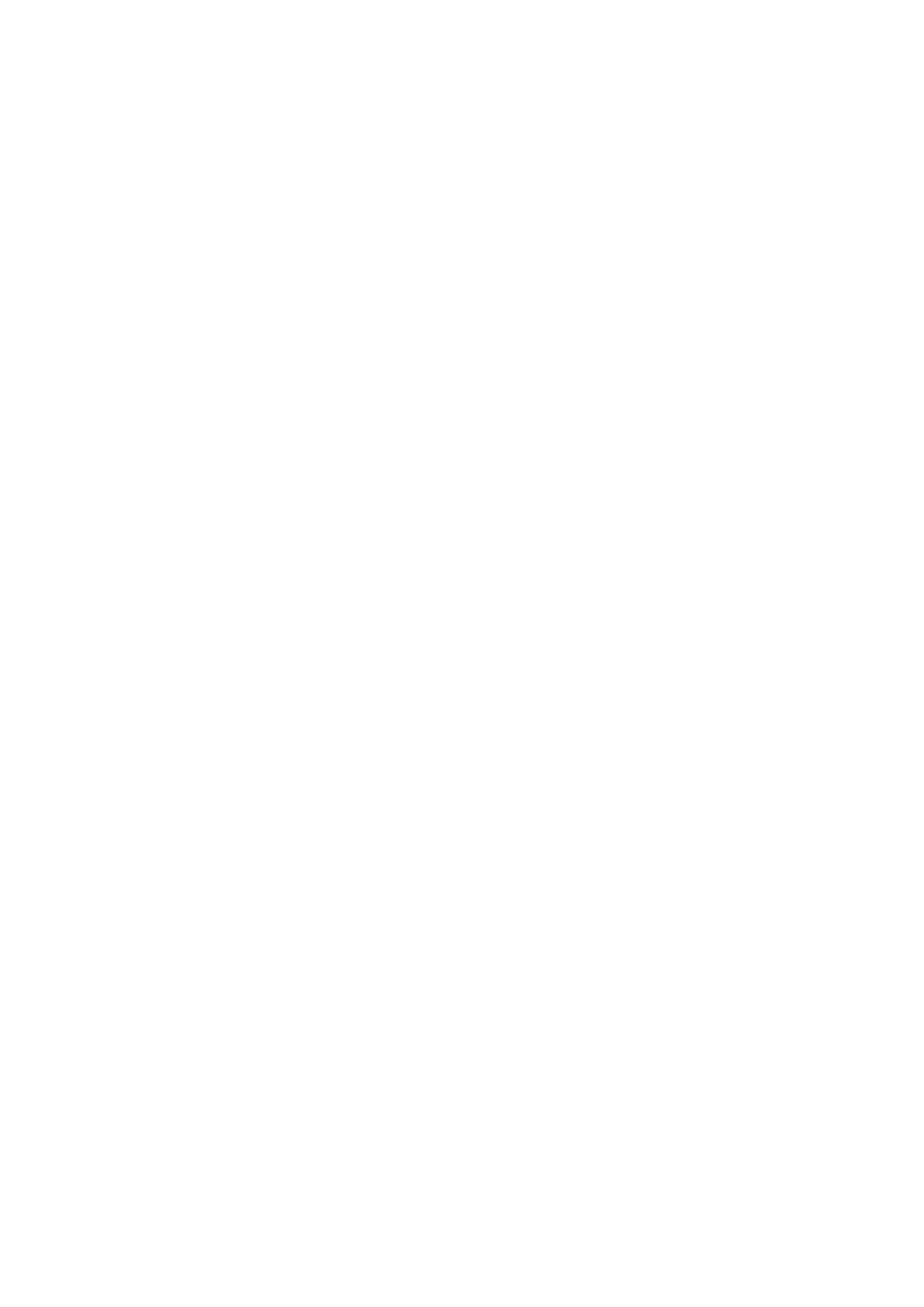

Meanwhile, the latest news in STEAM ...

### **Computers and Code** Club



How do computers actually work? What does 'binary' mean? And what does it have in common with braille? Come to Computers and Code Club to find out! **Mr Cook**  $C<sub>210</sub>$ 

**Computers Club** – with Mr Cook - This week Year 8 STEAMmies looked at how computers. They were tasked with transmitted messages to each other without using language or complicated gestures, then after some time derived binary encoding and Morse code. The STEAMmies learned how to use and translate international Morse code and managed to send multiple words to each other just using dots and dashes!

# **Business & Finance** Club



How do we buy and sell shares? What's the thinking behind it? You will look at why personal finance is so important to manage well.

Mr Siddiai C301



**Business & Finance Club – with Mr Siddiqi** - The Year 9 STEAMmies found out what a stock market is and how investors manage to make profit (and losses!) by buying and selling shares. They "invested" an amount of £20 and analysed their investment portfolios following a series of increases and decreases to the value of their shares. They discovered there are risks in buying and selling shares, and putting all of your eggs in one basket!

#### **DNA Club**



How did Watson and Crick discover the structure of DNA? You will look at the concept of working scientifically and DNA model building.

**Miss Mann** C209



**DNA Club – with Miss Mann** – The Year 7 STEAMmies discussed how science is not just one person and their amazing idea that come out of nowhere, but that scientists work on the ideas of others to make progress. They directly related this to the development of the structure of DNA from Mendel to Watson and Crick. The STEAMmies started to create a timeline on all of the different stages and will be constructing their own DNA models as their rotation progresses.

### **STEAM Academia**



Use your Maths skills to scale and size a set design for the School of Rock production! Exciting!

Miss Odame

F316



**STEAM Academia – with Miss Odame** – The Year 10 STEAM Academics used their maths skills to scale and size a set design for the School of Rock production. It will be exciting to see the final product of their scale models!

## 6th Form STEAM Ambassadors



Use your teamwork, creativity and innovation to plan a STEAM project rotation for STEAM Club, developing our very own STEAM experts!

**Mr Sellars F312** 

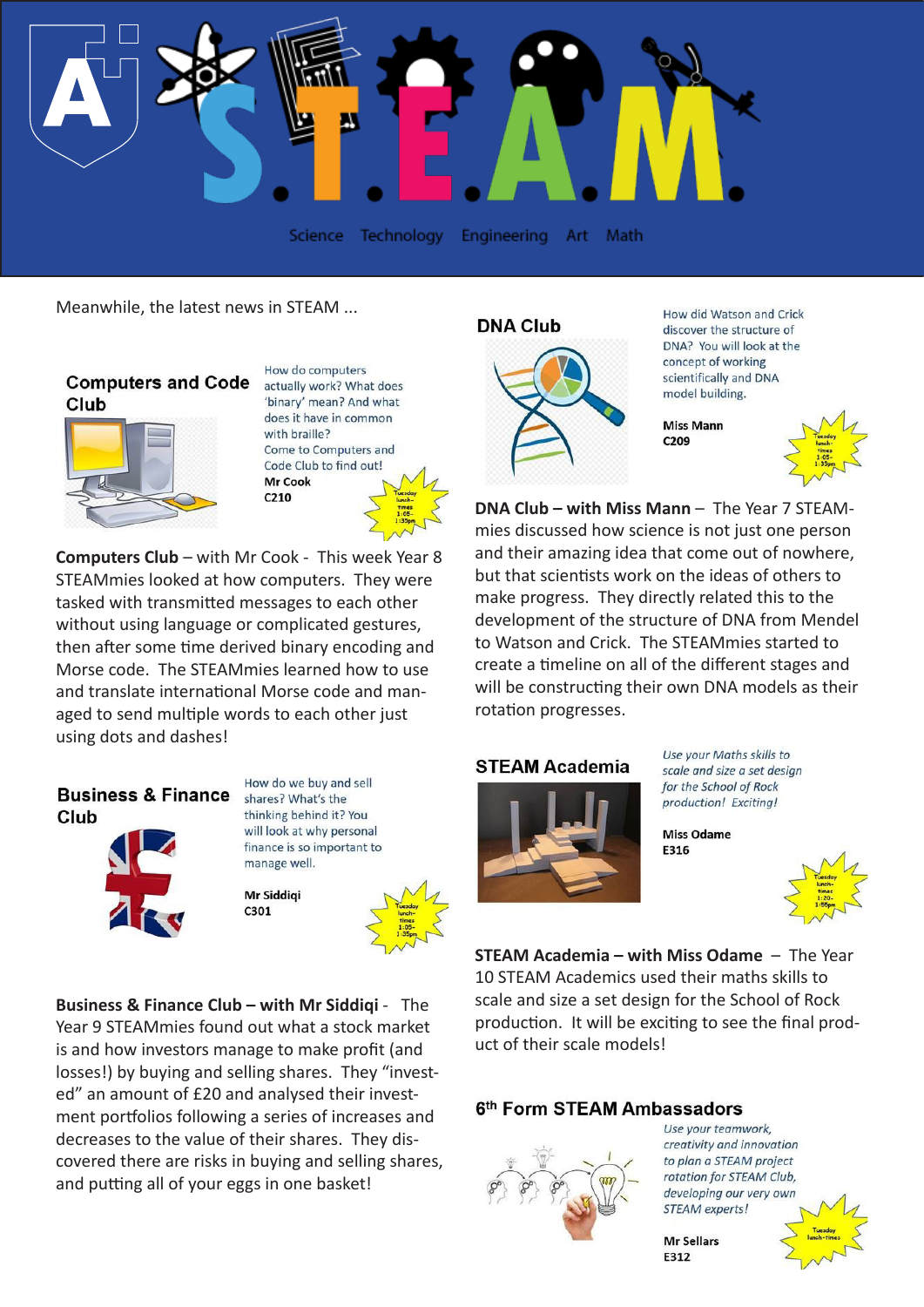

6th Form STEAM Ambassadors Programme - with Mr Sellars - The STEAM Ambassadors were busy with exams this week and will resume their planning of their very own STEAM project rotation, which they will deliver to Year 10 STEAM Academia in Term 4, after exams.

Absolutely STEAM-tastic, STEAMmies! Well done, all!

Ms Khan

STEAM Coordinator – Ashcroft Technology Academy





| Year Group           | Project Rotation Teacher              |            | Room              |
|----------------------|---------------------------------------|------------|-------------------|
| 7                    | Computers Club                        | Mr Cook    | C <sub>210</sub>  |
| 8                    | <b>Business &amp; Finance</b><br>Club | Mr Siddigi | C <sub>301</sub>  |
| 9                    | DNA Club                              | Miss Mann  | C <sub>2</sub> 09 |
| 10                   | STEAM Academia                        | Miss Odame | E316              |
| 6 <sup>th</sup> Form | <b>STEAM</b><br>Ambassadors           | Mr Sellars | E312              |

Please see Ms Khan in Science to collect your STEAM lunch passes!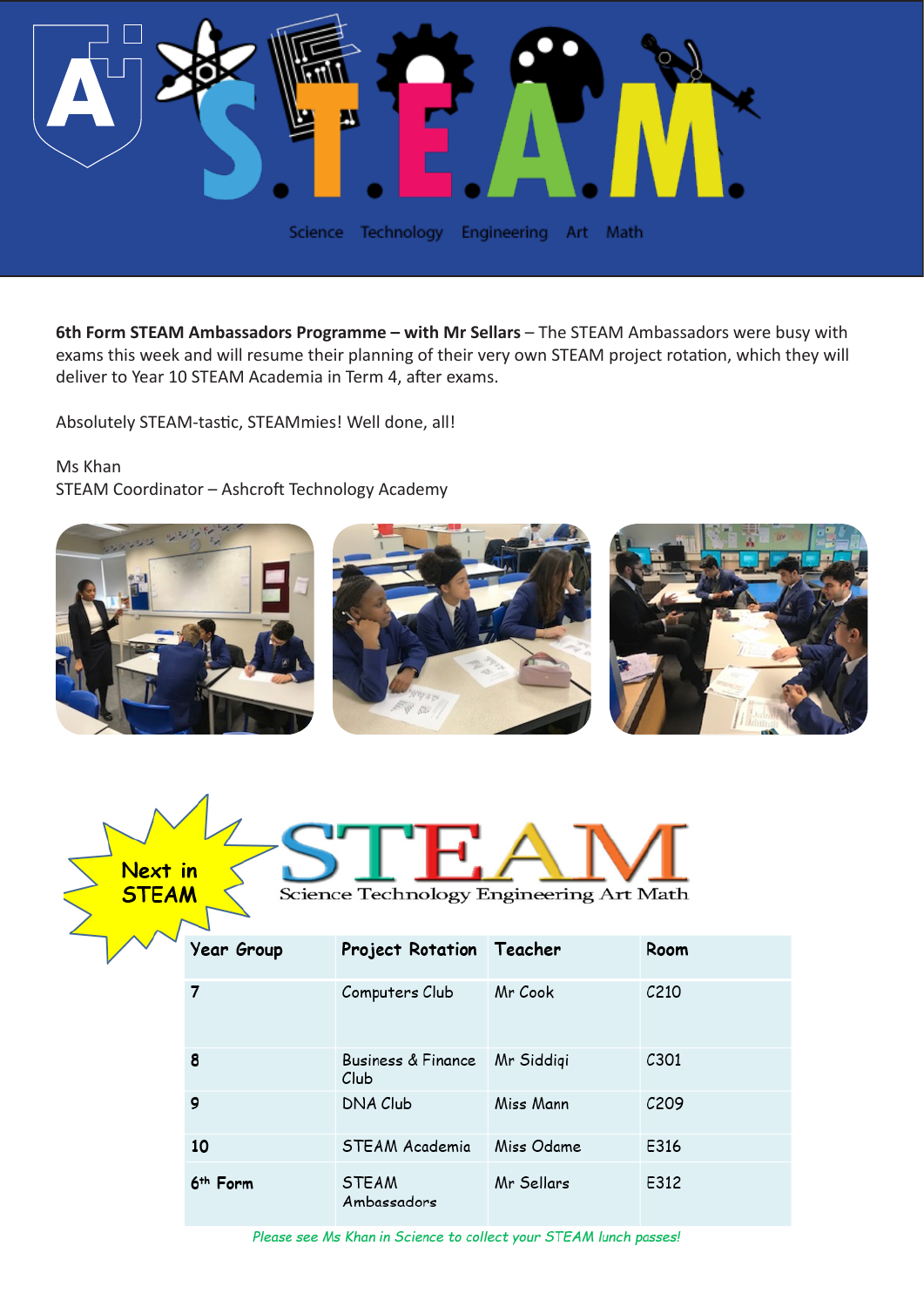